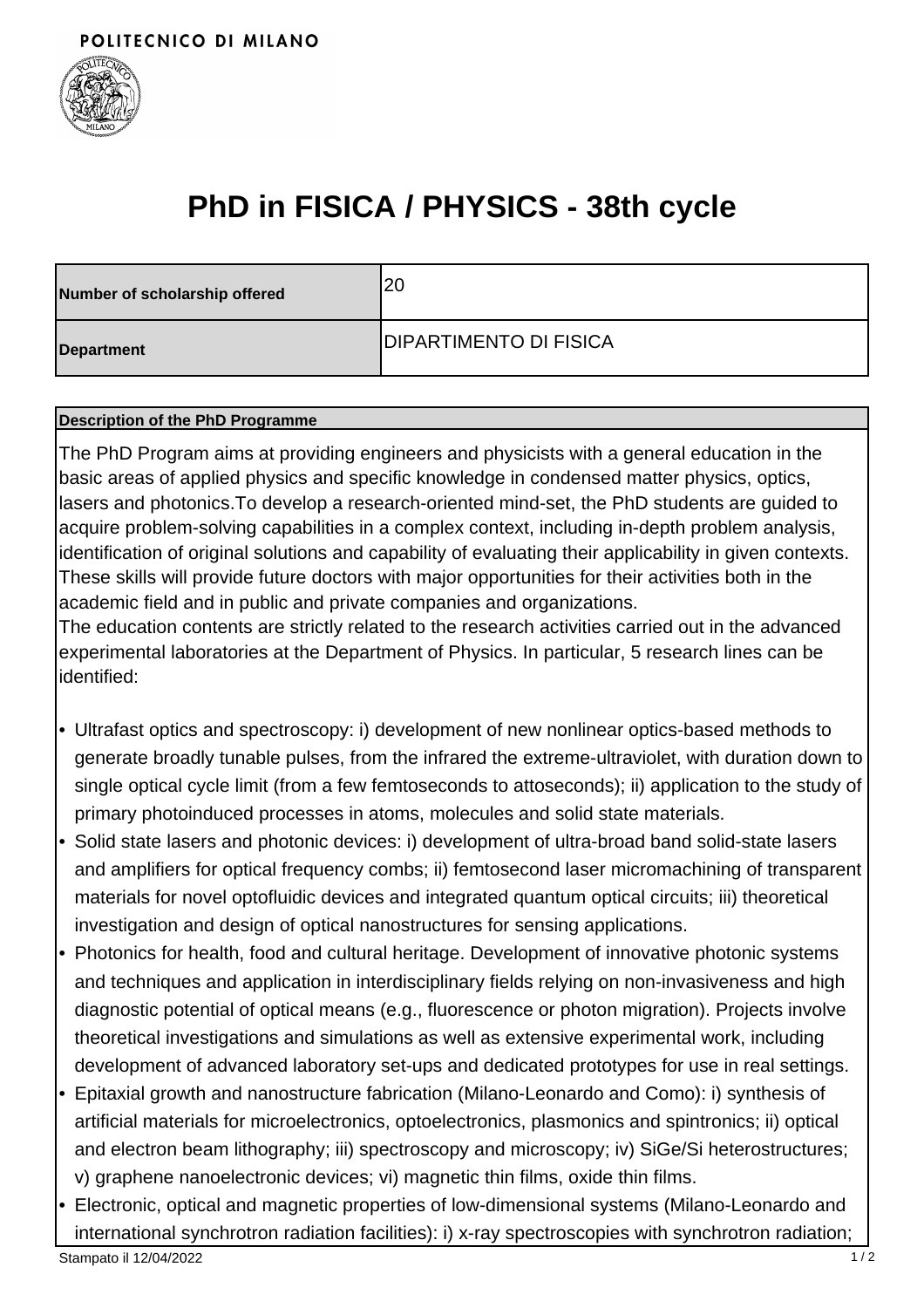# POLITECNICO DI MILANO



ii) ultrafast magnetic and electronic phenomena; iii) positron annihilation spectroscopy, antimatter production (at CERN); iv) nano-optics and plasmonics.

The specific research subject will be assigned within the first months of the PhD activity, with the agreement of the candidate and the Board of Professors of the PhD Program.

Most research is integrated with the activities of the Institute of Photonics and Nanotechnologies of the National Research Council (IFN-CNR) and with the Interuniversity Center LNESS (Laboratory of Epitaxial Nanostructures on Silicon and for Spintronics). Collaboration is also active with the IIT (Istituto Italiano di Tecnologia) Center for Nano Science and Technology. Several collaborations are on-going with high-level international institutions, both universities and advanced research centers (e.g., University of Cambridge, Massachusetts Institute of Technology, Stanford University, University College London, Harvard University). Students enrolled in our PhD Program will therefore have a real opportunity to gain experience also in prestigious laboratories abroad.

The Department of Physics is home to the PhD Program. Further information on the PhD Program and related research activities can be found at: www.fisi.polimi.it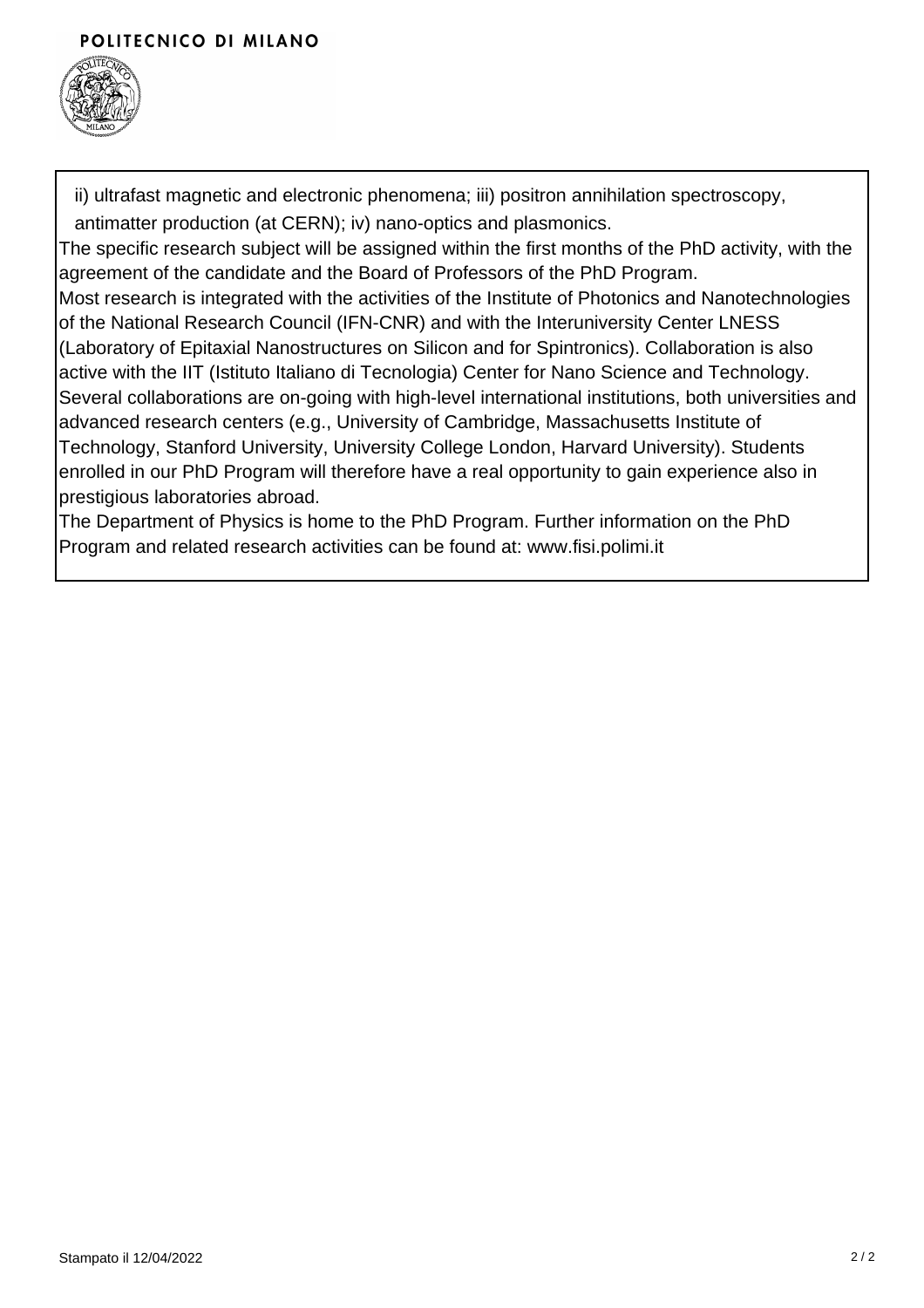

# **PhD in FISICA / PHYSICS - 38th cycle**

# **OPEN SUBJECT Research Field: PHD IN PHYSICS**

|                                                                                                                                                                                                        | Monthly net income of PhDscholarship (max 36 months)                                                                                                                                                                                                                                                                                                                                                                                                                                                                   |
|--------------------------------------------------------------------------------------------------------------------------------------------------------------------------------------------------------|------------------------------------------------------------------------------------------------------------------------------------------------------------------------------------------------------------------------------------------------------------------------------------------------------------------------------------------------------------------------------------------------------------------------------------------------------------------------------------------------------------------------|
| € 1195.0                                                                                                                                                                                               |                                                                                                                                                                                                                                                                                                                                                                                                                                                                                                                        |
| In case of a change of the welfare rates or of changes of the scholarship minimum amount from the Ministry of University and<br>Reasearch, during the three-year period, the amount could be modified. |                                                                                                                                                                                                                                                                                                                                                                                                                                                                                                                        |
|                                                                                                                                                                                                        | Context of the research activity                                                                                                                                                                                                                                                                                                                                                                                                                                                                                       |
| Motivation and objectives of the research<br>in this field                                                                                                                                             | Translation of scientific knowledge into new technology<br>and transfer of innovation to the production system<br>represent a needed step for many companies, also<br>dictated by an increasingly global market. For the<br>purpose, individuals with broad cultural background are<br>needed. In particular, many advanced sectors of industry<br>and research require a good knowledge in topics such as<br>condensed matter physics, optics, laser technology and<br>instrumentation, and nanostructured materials. |
| Methods and techniques that will be<br>developed and used to carry out the<br>research                                                                                                                 | The PhD Program has application-oriented character that<br>clearly distinguishes it from PhD Programs at the Schools<br>of Science.<br>Candidates are also encouraged to carry out part of their<br>research activities in contact with other research groups in<br>their field of interest, possibly abroad.                                                                                                                                                                                                          |
| <b>Educational objectives</b>                                                                                                                                                                          | The aim of the PhD in Physics at Politecnico di Milano is<br>the training of personnel with strong research capacity,<br>able to operate in basic and applied research and<br>development facilities, and to manage and design high-<br>tech and innovative products and processes in various<br>industrial sectors.                                                                                                                                                                                                   |
| Job opportunities                                                                                                                                                                                      | Manager of devices, equipment and systems in large<br>industries and companies. Designer of new components<br>and advanced optoelectronics devices in high-tech<br>industries as well as small innovative<br>enterprises. Researcher in industries, universities,<br>research centres.                                                                                                                                                                                                                                 |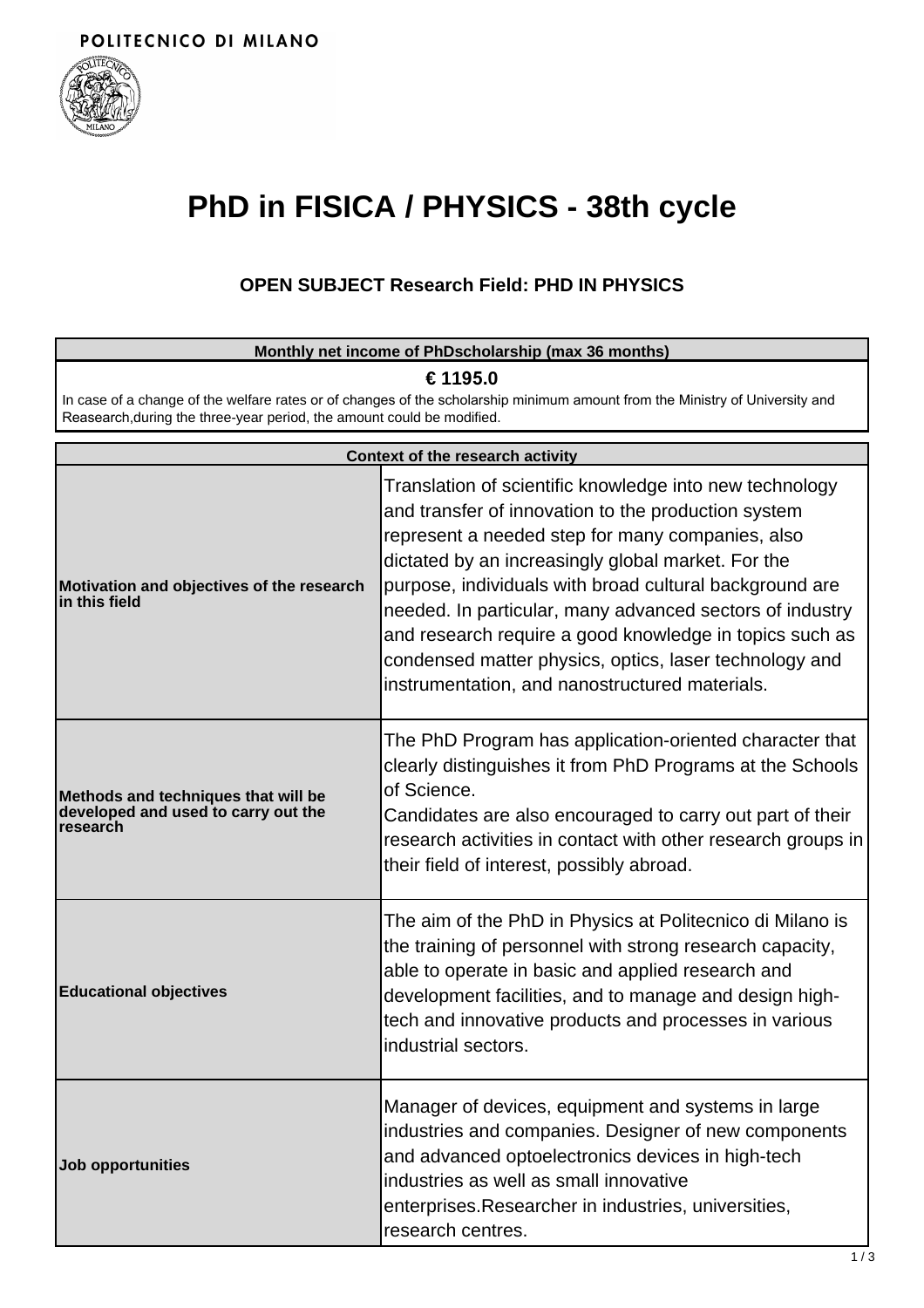# POLITECNICO DI MILANO



| Composition of the research group | 19 Full Professors<br><b>132 Associated Professors</b><br>I18 Assistant Professors<br>105 PhD Students |
|-----------------------------------|--------------------------------------------------------------------------------------------------------|
| Name of the research directors    | Cerullo, P. Laporta, P. Taroni, F. Ciccacci, L. Duò                                                    |

#### **Contacts**

PhD Program Secretary: daniela.rossi@polimi.it, +39-02-23996169 stefania.mosca@polimi.it +39-02-23996136

PhD Program Coordinator: marco.finazzi@polimi.it, +39-02-23996177 http://www.fisi.polimi.it

| Additional support - Financial aid per PhD student per year (gross amount) |    |
|----------------------------------------------------------------------------|----|
| <b>Housing - Foreign Students</b>                                          | -- |
| Housing - Out-of-town residents<br>(more than 80Km out of Milano)          | -- |

| Scholarship Increase for a period abroad |           |  |
|------------------------------------------|-----------|--|
| <b>Amount monthly</b>                    | 1597.50 € |  |
| By number of months                      | 16        |  |

**Additional information: educational activity, teaching assistantship, computer availability, desk availability, any other information**

Educational activities per year :

## **1624,30 euros per student for each year.**

Teaching assistantship:

There are various forms of financial aid for activities of support to the teaching practice. The PhD student is encouraged to take part in these activities, within the limits allowed by the regulations.

Computer availability: 1st year: individual use 2nd year: individual use